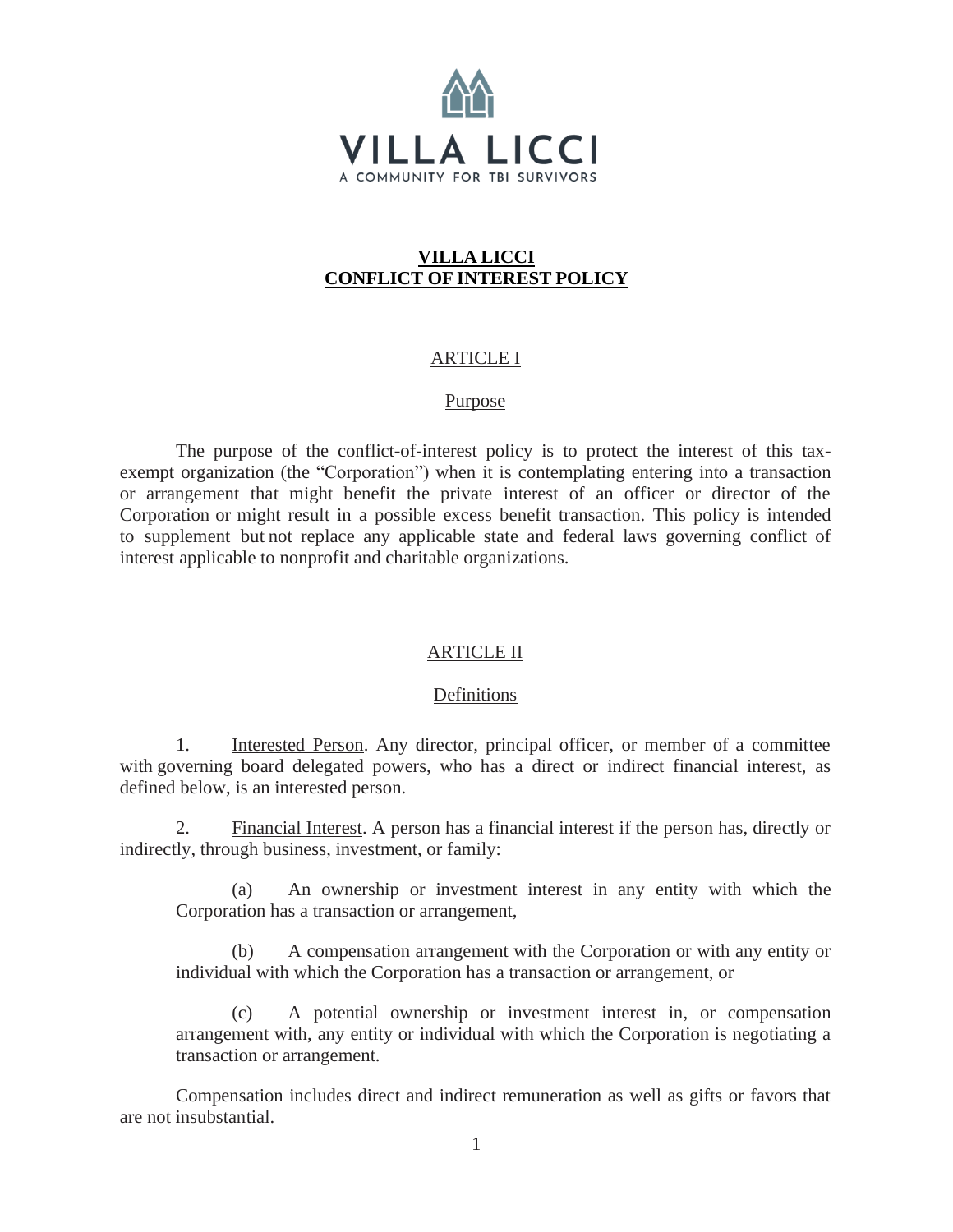A financial interest is not necessarily a conflict of interest. Under Article III, Section 2, a person who has a financial interest may have a conflict of interest only if the appropriate governing board or committee decides that a conflict of interest exists.

## ARTICLE III

#### Procedures

1. Duty to Disclose. In connection with any actual or possible conflict of interest, an interested person must disclose the existence of the financial interest and be given the opportunity to disclose all material facts to the directors and members of committees with governing board delegated powers considering the proposed transaction or arrangement.

2. Determining Whether a Conflict of Interest Exists. After disclosure of the financial interest and all material facts, and after any discussion with the interested person, he/she shall leave the governing board or committee meeting while the determination of a conflict of interest is discussed and voted upon. The remaining board or committee membersshall decide if a conflict of interest exists.

#### 3. Procedures for Addressing the Conflict of Interest.

(a) An interested person may make a presentation at the governing board or committee meeting, but after the presentation, he/she shall leave the meeting during the discussion of, and the vote on, the transaction or arrangement involving the possible conflict of interest.

(b) The chairperson of the governing board or committee shall, if appropriate, appoint a disinterested person or committee to investigate alternatives to the proposed transaction or arrangement.

(c) After exercising due diligence, the governing board or committee shall determine whether the Corporation can obtain with reasonable efforts a more advantageous transaction or arrangement from a person or entity that would not give rise to a conflict of interest.

(d) If a more advantageous transaction or arrangement is not reasonably possible under circumstances not producing a conflict of interest, the governing board or committee shall determine by a majority vote of the disinterested directors whether the transaction or arrangement is in the Corporation's best interest, for its own benefit, and whether it is fair and reasonable. In conformity with the above determination, it shall make its decision as to whether to enter the transaction or arrangement.

## 4. Violations of the Conflicts of Interest Policy.

(a) If the governing board or committee has reasonable cause to believe a member has failed to disclose actual or possible conflicts of interest, it shall inform the member of the basis for such belief and afford the member an opportunity to explain the alleged failure to disclose.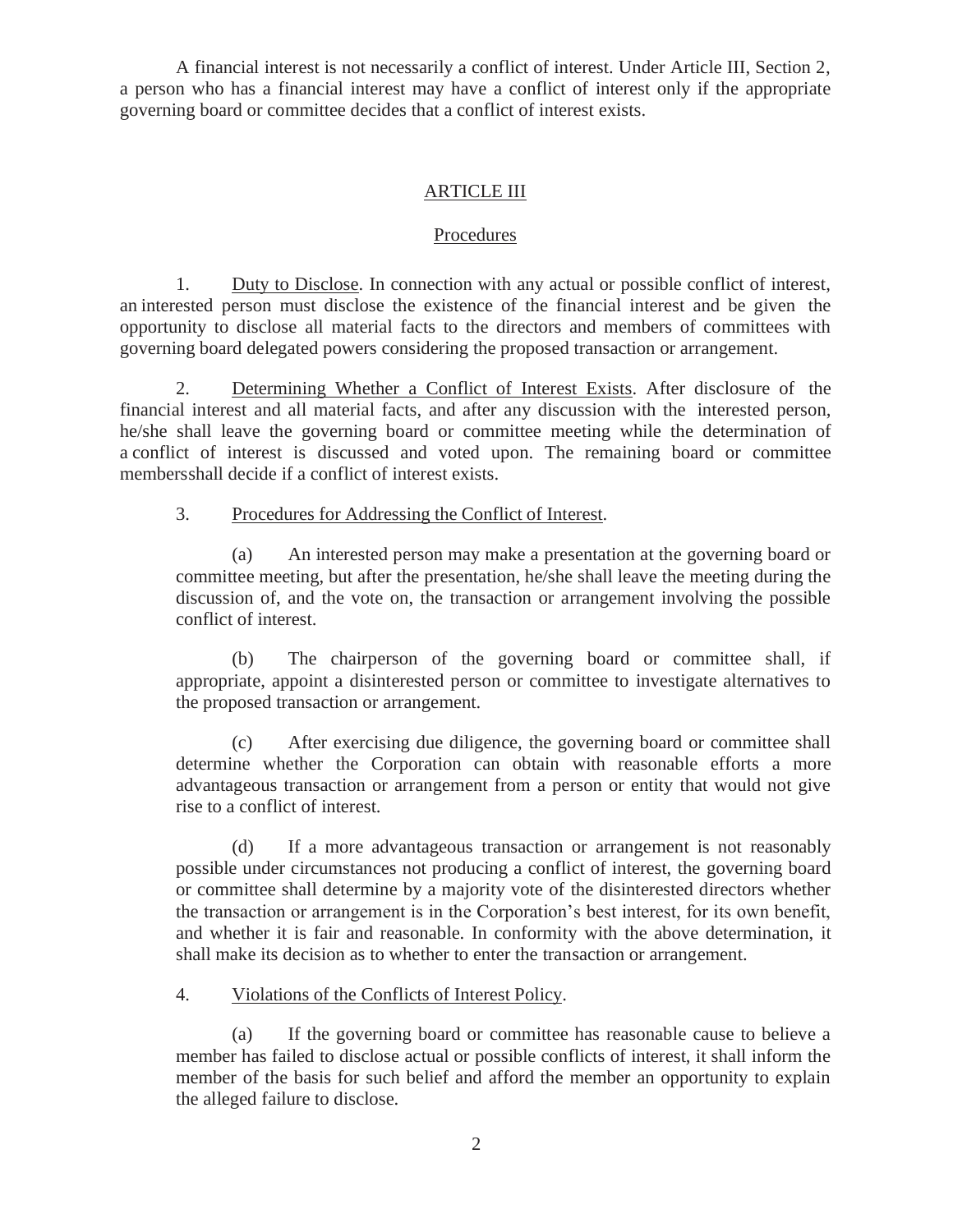(b) If, after hearing the member's response and after making further investigation as warranted by the circumstances, the governing board or committee determines the member has failed to disclose an actual or possible conflict of interest, itshall take appropriate disciplinary and corrective action.

#### ARTICLE IV

### Records of **Proceedings**

The minutes of the governing board and all committees with board delegated powersshall contain:

(a) The names of the persons who disclosed or otherwise were found to havea financial interest in connection with an actual or possible conflict of interest, the nature of the financial interest, any action taken to determine whether a conflict of interest was present, and the governing board's or committee's decision as to whether a conflict of interest in fact existed.

(b) The names of the persons who were present for discussions and votes relating to the transaction or arrangement, the content of the discussion, including any alternatives to the proposed transaction or arrangement, and a record of any votes takenin connection with the proceedings.

## ARTICLE V

#### **Compensation**

(a) A voting member of the governing board who receives compensation, directly or indirectly, from the Corporation for services is precluded from voting on matters pertaining to that member's compensation.

(b) A voting member of any committee whose jurisdiction includes compensation matters and who receives compensation, directly or indirectly, from the Corporation for services is precluded from voting on matters pertaining to that member's compensation.

(c) No voting member of the governing board or any committee whose jurisdiction includes compensation matters and who receives compensation, directly or indirectly, from the Corporation, either individually or collectively, is prohibited from providing information to any committee regarding compensation.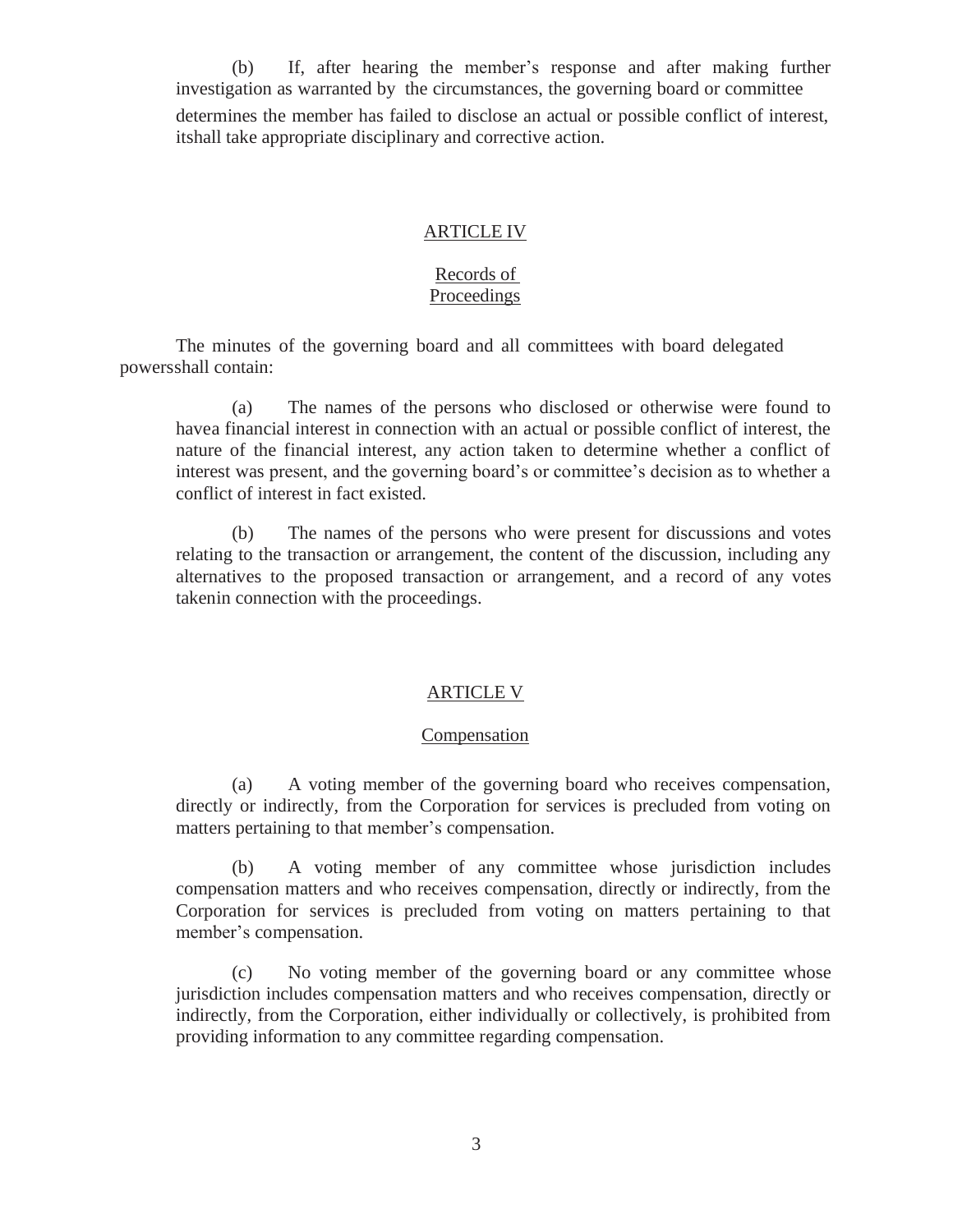## ARTICLE VI

#### Annual Statements

Each director, principal officer, and member of a committee with governing board delegated powers shall annually sign a statement which affirms such person:

- (a) Has received a copy of the conflicts of interest policy,
- (b) Has read and understands the policy,
- (c) Has agreed to comply with the policy, and

(d) Understands the Corporation is charitable and to maintain its federal tax exemption it must engage primarily in activities which accomplish one or more of its tax-exempt purposes.

### ARTICLE VII

#### Periodic Reviews

To ensure the Corporation operates in a manner consistent with charitable purposes and does not engage in activities that could jeopardize its tax-exempt status, periodic reviews shall beconducted. The periodic reviews shall, at a minimum, include the following subjects:

(a) Whether compensation arrangements and benefits are reasonable, based on competent survey information, and the result of arm's length bargaining.

(b) Whether partnerships, joint ventures, and arrangements with management organizations conform to the Corporation's written policies, are properly recorded, reflectreasonable investment or payments for goods and services, further charitable purposesand do not result in inurement, impermissible private benefit or in an excess benefit transaction.

### ARTICLE VIII

### Use of Outside **Experts**

When conducting the periodic reviews as provided for in Article VII, the Corporation may, but need not, use outside advisors. If outside experts are used, their use shall not relieve the governing board of its responsibility for ensuring periodic reviews are conducted.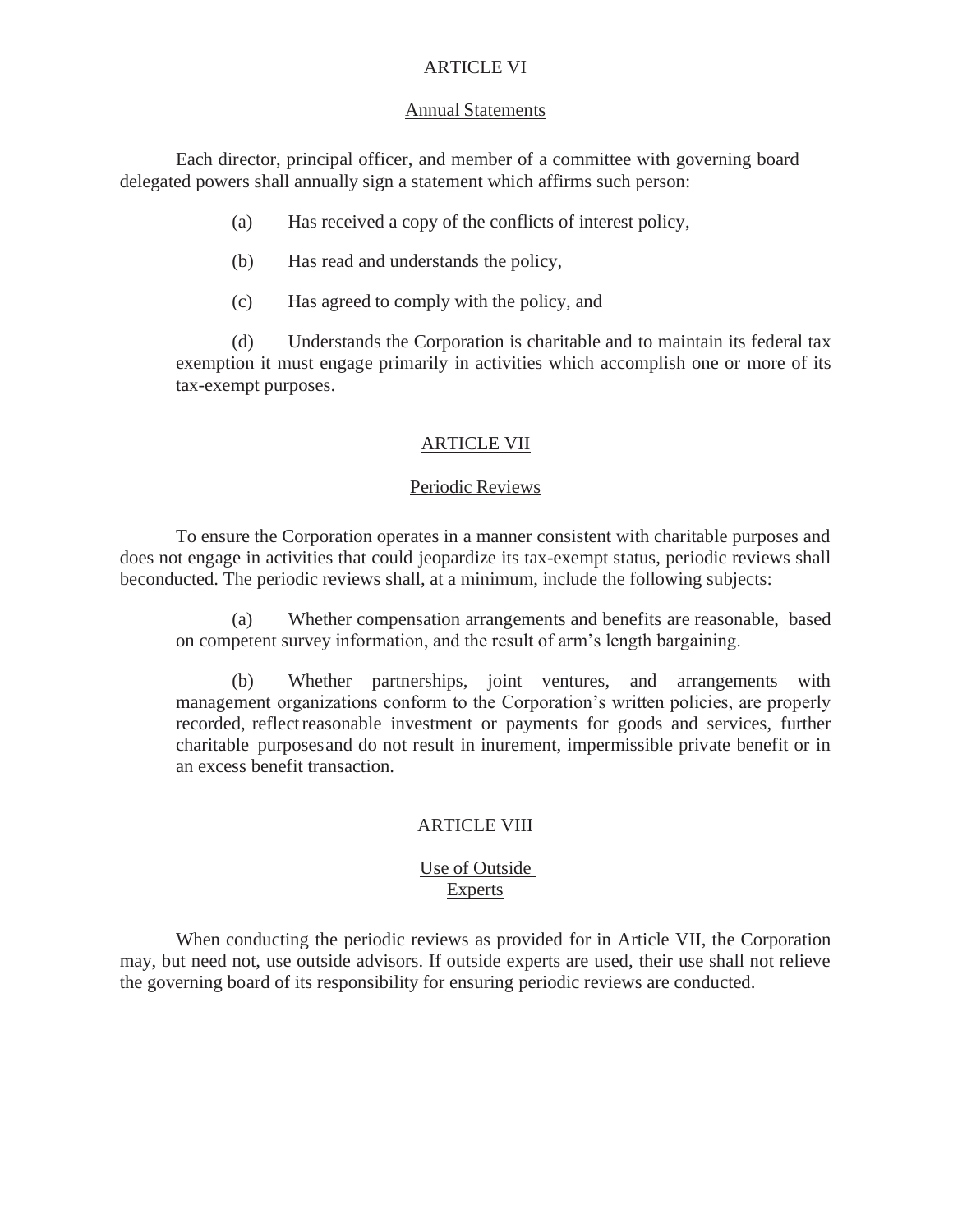## **Conflict-of-Interest Disclosure Statement**

The Conflict of Interest Policy of Villa Licci (the "**Corporation**") requires any Trustee or Officer of the Corporation to disclose any direct or indirect financial or other material interest, any co-investment interest or any grant-making interest that he or she has or reasonably expects to have in any proposed or existing contract, transaction, or arrangement with the Corporation, or in any other matter under consideration or to be considered by the Board of Trustees or any Board Committee.

\_\_\_\_\_\_\_\_\_\_\_\_\_\_\_\_\_\_\_\_\_\_\_\_\_\_\_\_\_\_\_\_\_\_\_\_\_\_\_\_\_\_\_\_\_\_\_\_\_\_\_\_\_\_\_\_\_\_\_\_\_\_\_\_\_\_\_\_\_\_\_\_\_\_\_\_\_\_

#### **Please initial each statement that applies to you:**

- \_\_\_ I have read and am familiar with the Conflict-of-Interest Policy (the "**Policy**").
- I am not aware of any direct or indirect financial or other material interest, any coinvestment interest or any grant-making interest that is required to be disclosed under the Policy.
- I have described in the attached letter every direct or indirect financial or other material interest, co-investment interest and grant-making interest which is required to be disclosed under the Policy. (Please attach a letter providing complete details of any direct or indirect financial or other material interest, co-investment interest and grantmaking interest subject to the Policy.)

During the time I am a Trustee or Officer of the Corporation, I agree to report promptly any future situation that might involve or appear to involve me or any of my relatives in any potential conflict of interest with the Corporation.

I am completing this disclosure statement based on the definitions below that are taken from the Policy.

| Signature: |  |
|------------|--|
|            |  |

Date:  $\Box$ 

**Please return this statement in the enclosed envelope not later than**  $\cdot$ **.**